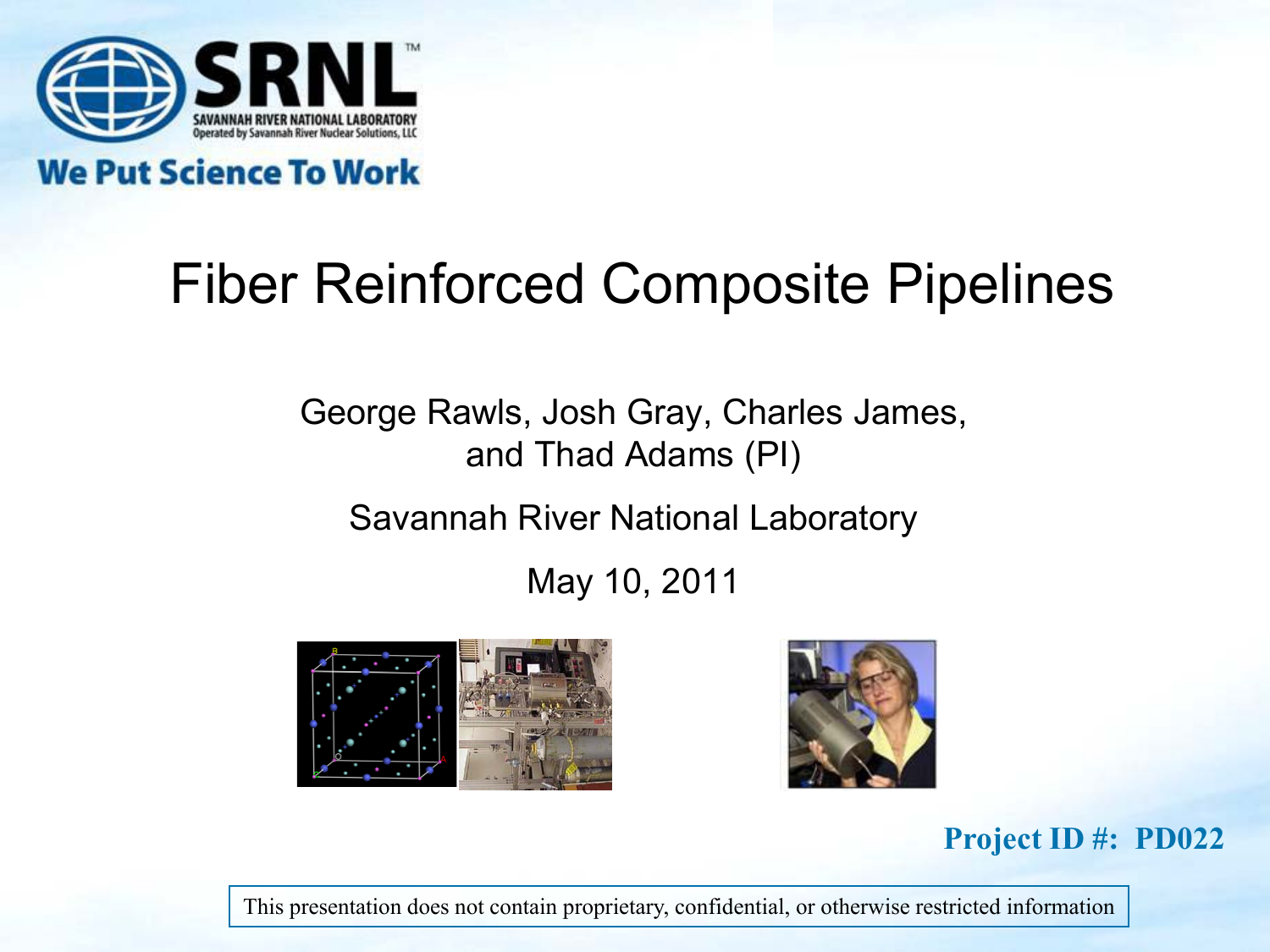## **Overview**

### **Timeline**

- **Project start date:10/06**
- **Project end date:10/13\***
- **Percent complete:50%**

- **Funding for FY10** 
	- **FRP Pipeline \$175K**
- **Funding for FY11** 
	- **FRP Pipeline \$150K**
- \* Project continuation and direction determined annually by DOE

#### **Barriers**

- **D. High Capital Cost and Hydrogen Embrittlement of Pipelines**
	- **\$490K/mile and \$190K/mile Transmission and Distribution Costs**
- **K. Safety, Codes and Standards, Permitting Budget**

### **Partners**

- **Commercial FRP Manufacturers**
- **ASME**

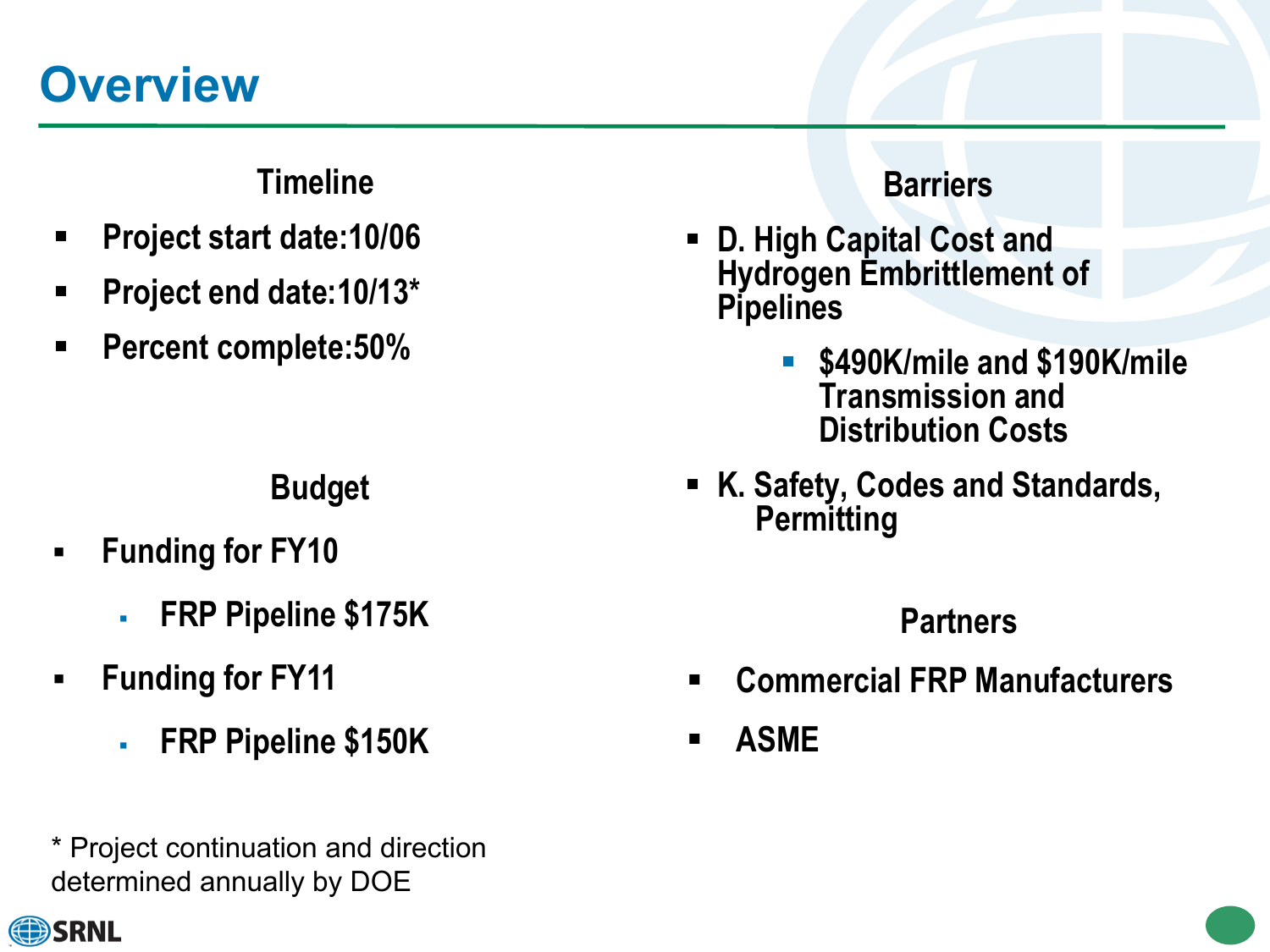### **Relevance – 2010 DOE Technical Targets**

**"***Develop hydrogen fuel delivery technologies that enable the introduction and long long-term viability of hydrogen as an energy carrier for transportation and stationary power***"**

**-***DOE Hydrogen Delivery Goal*

| <b>Target</b>                 | <b>Units</b> | 2017                                                             |
|-------------------------------|--------------|------------------------------------------------------------------|
| <b>Pipeline: Transmission</b> | \$/mile      | \$490,000                                                        |
| <b>Pipeline: Distribution</b> | \$/mile      | \$190,000                                                        |
| <b>Reliability/Integrity</b>  |              | <b>Acceptable for</b><br>$H2$ as Energy<br><b>Carrier (2017)</b> |
| H <sub>2</sub> Leakage        |              | $< 0.5\%$ (2017)                                                 |

### *Hydrogen Pipeline Delivery Targets*

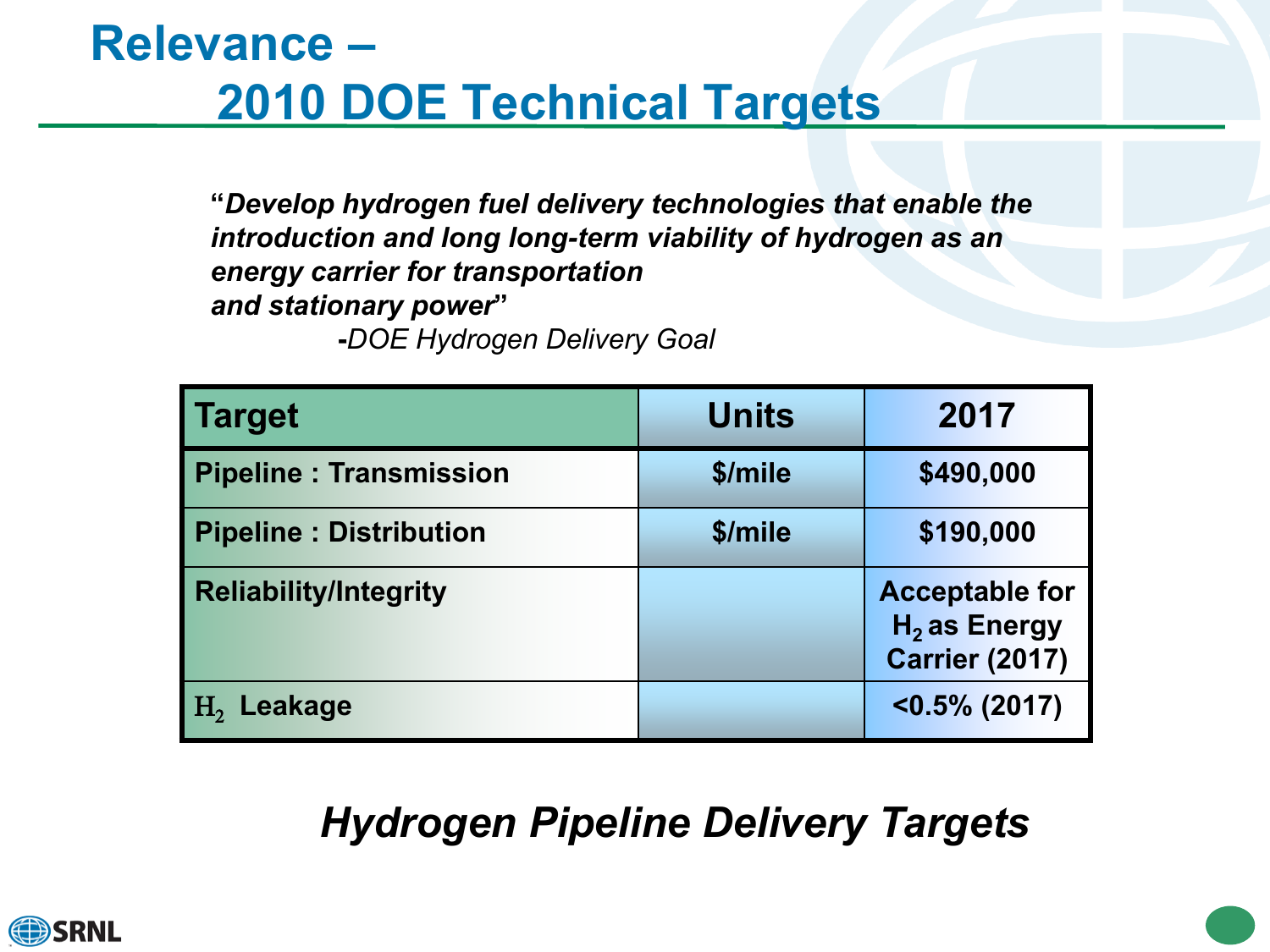# **Relevance – Objectives**

### **Overall Project Scope**:

- Development of Technical Basis for Life Management/Structural Integrity Methodology for Fiber Reinforced Composite Pipeline Materials
	- Environmental Effects
	- **Flaw Tolerance Testing**
	- **Joint Integrity**

### **Challenges**:

 Reduced Installation Costs for FRP is an Attractive Attribute—One that Offers the Potential to Meet the Long Range (2017) Cost Targets for Installed Hydrogen Delivery Pipeline—Critical Issues That Need to be Addressed are as Follows: FRP Liner Hydrogen Embrittlement Susceptibility, FRP Liner Hydrogen Permeation, Qualification of Joint/Joint Components, and External Damage Robustness

### **Targets**:

- Implement Life Management Methodology Development
- Initiate Codification of FRP for Hydrogen Pipeline Service

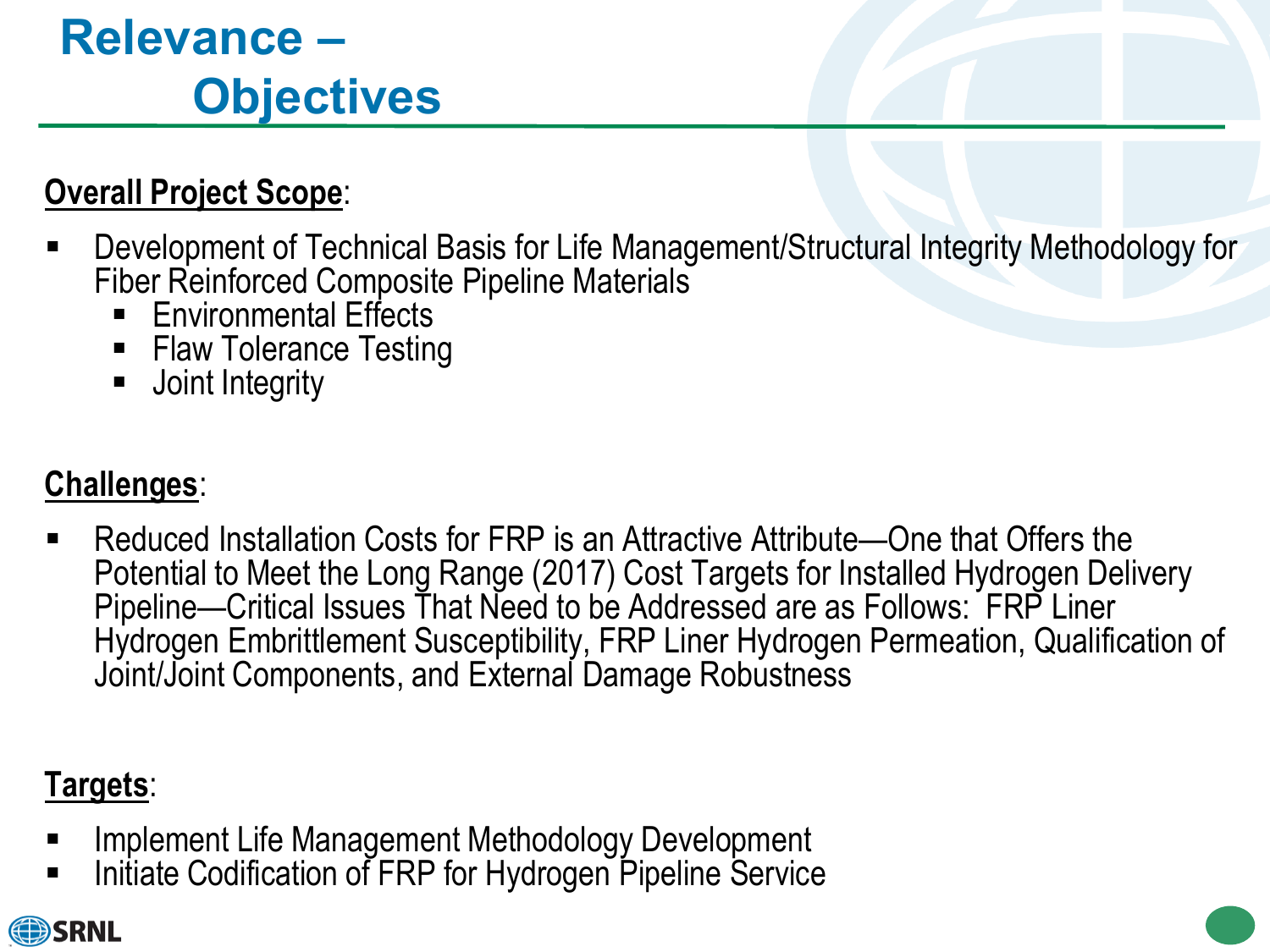### **Baseline Approach to Hydrogen Delivery**



At Greater Than 5-10% Market Penetration in a Hydrogen Economy Hydrogen Delivery via Pipelines Becomes the Most Economical Option

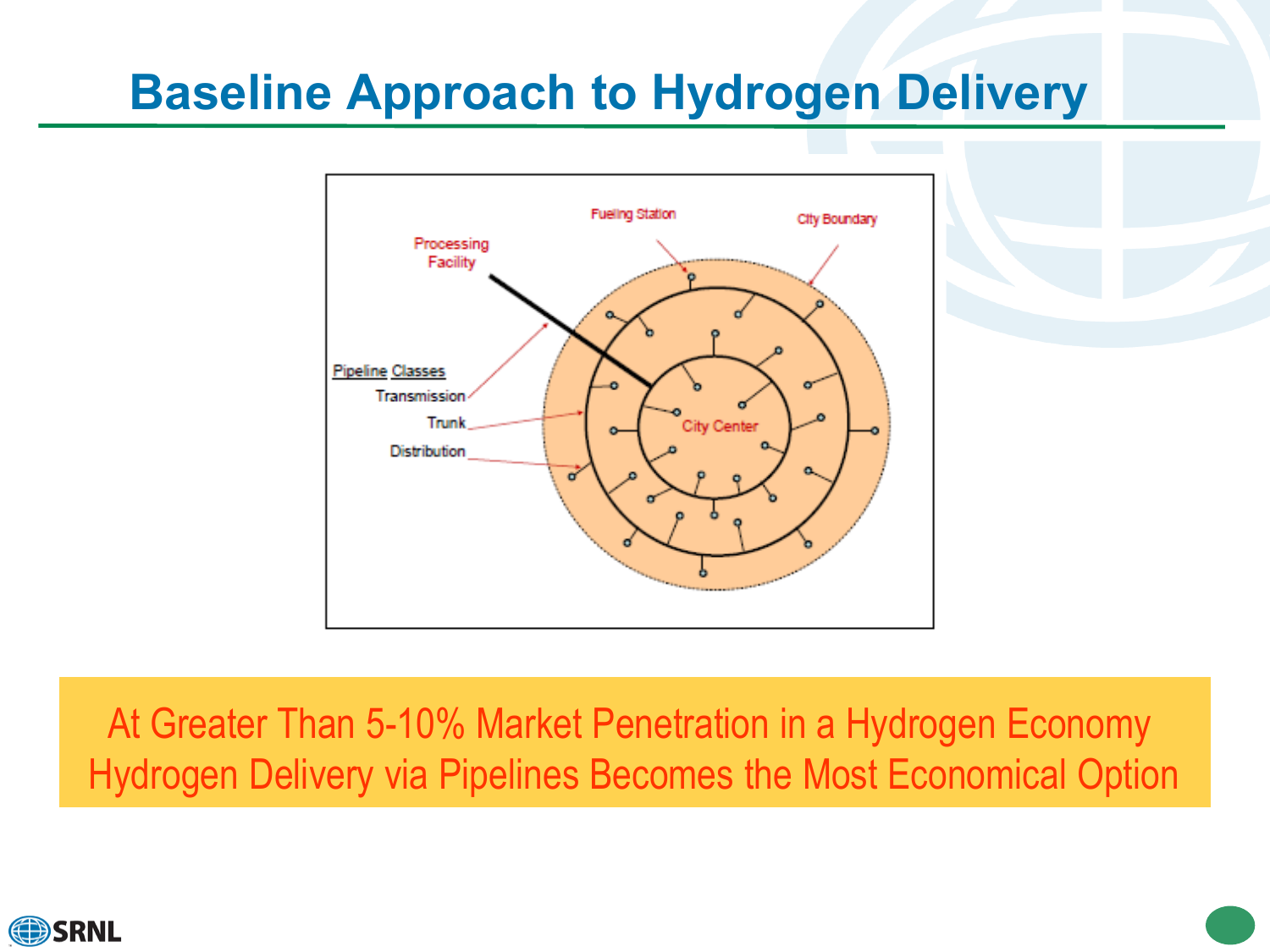# **Key Challenges for H<sub>2</sub> Delivery**

### **Key Challenges**

- Retro-fitting existing NG pipeline for hydrogen
- Utilizing existing NG pipeline for Mixed Gas Service
- **New hydrogen pipeline: lower capital cost**
- **Eakage/Seals/Permeation**
- **Hydrogen Effects on Materials**
- Lower cost and more energy efficient compression technology
- Lower cost and more energy efficient liquefaction technology
- Novel solid or liquid carriers

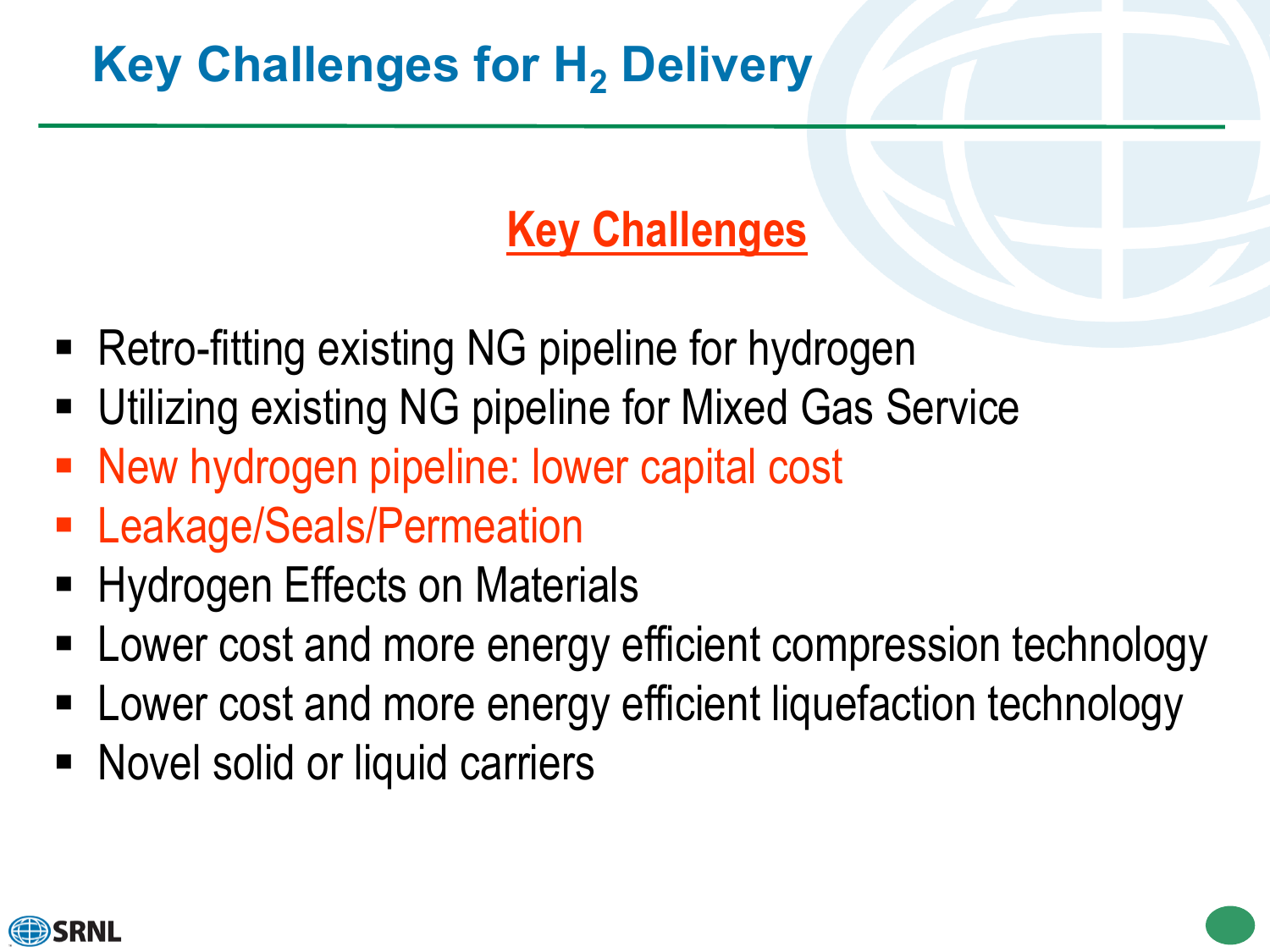# **Comparison of Materials Options**

### **Metallic Pipeline Materials**

**Carbon steel systems operating in hydrogen service with no history of failure that can be attributed to any of these factors. Generally the materials are low strength alloys.** 

#### **Challenges for Carbon and low alloy steel :**

- **Affected by dry hydrogen gas service**
- **Show reduction in ductility, fatigue strength, burst strength**
- **Could be subject to sustained load cracking**

#### **Existing Technology Issues:**

**Gaps in comprehensive material test data for carbon steel in a high pressure hydrogen environment. Additional design conservatism is utilized to account for these gaps**

**Reduce conservatism may be possible when comprehensive test data is available**

#### **Reduce Installation Cost Paramount for Meeting DOE Cost Targets**

### **Fiber Reinforced Composite**

**Composite pipeline technology has the potential to reduce installation costs, improve reliability and provide safer operation of hydrogen pipelines.**

#### **Advantages to using FRP:**

- **Excellent burst and collapse pressure ratings**
- **Large tensile and compression strengths**
- **Superior chemical and corrosion resistance**
- **Long lengths can be spooled for delivery**
- **A few workers can install thousands of feet of pipeline per day**

#### **Existing Technology:**

**FRP is an existing commercial technology currently employed in the oil & gas business— commercial product up to 4" diameter and 1500psig pressure rating**

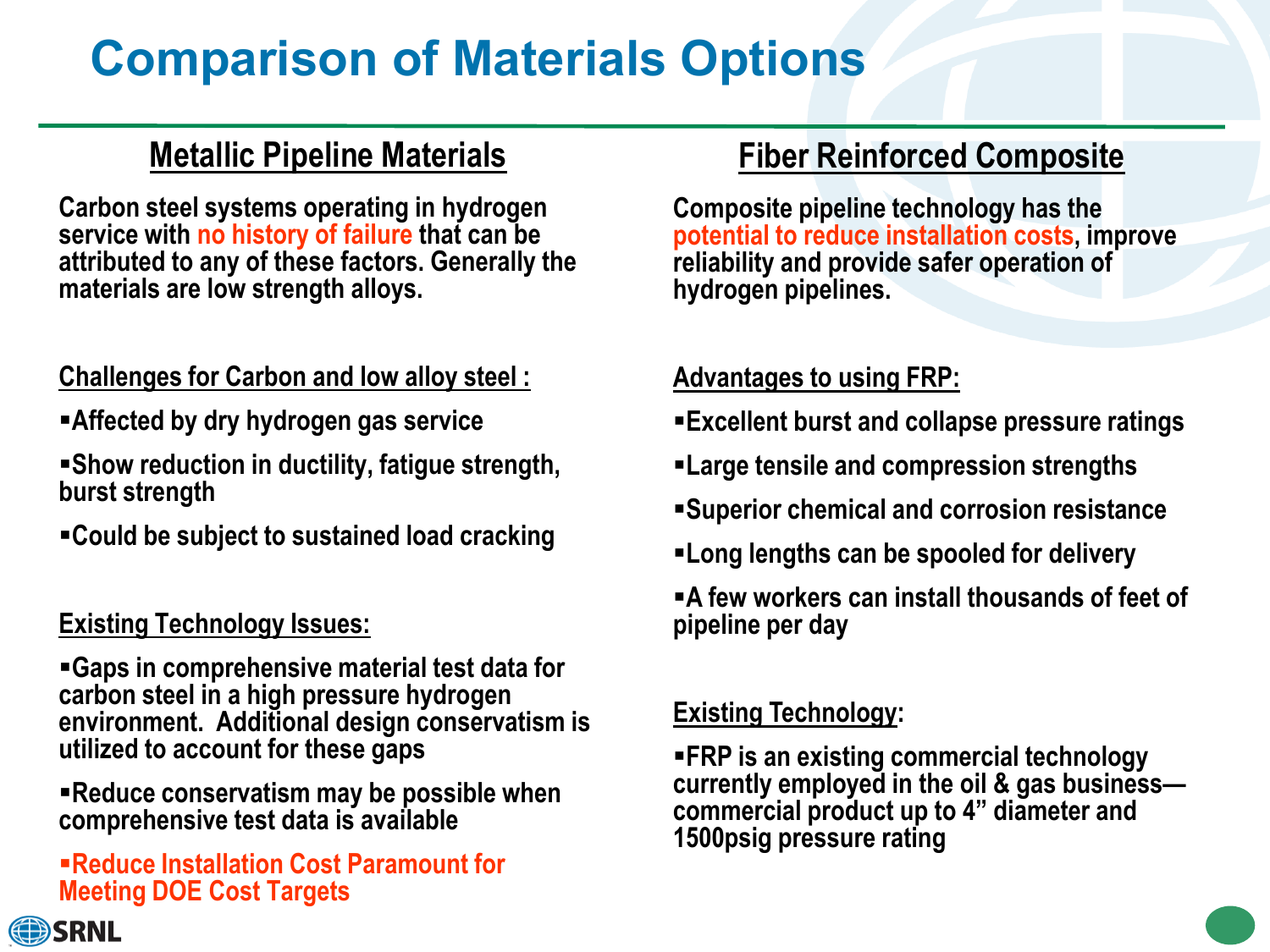# **Economic Case Studies**

#### Economic Advantage: Single Wrap Case Study

- ■2.5 mile Gathering Line
	- Buried, Low Pressure

### *Welded Carbon Steel Construction*

Welded 2" Steel Line= \$7/ft—labor, trenching, etc..

Welded 2" Steel= \$2.95/ft—materials cost

### *Single Wrap—4000ft Spool 1.75" ID*

- Labor Cost—trenching, connections, etc..=\$2/ft
- Materials Cost=\$2/ft

### Multi-Wrap Installed Cost 80% of Steel



- **1.5 Miles of 2.5" Flowline Installed and Operating in 8-hours**
- **3.0 Miles of Saltwater Line Installed and Operating in 2.5 Days**

Approximately 20-60% Cost Reduction for FRP vs Welded Steel Construction .

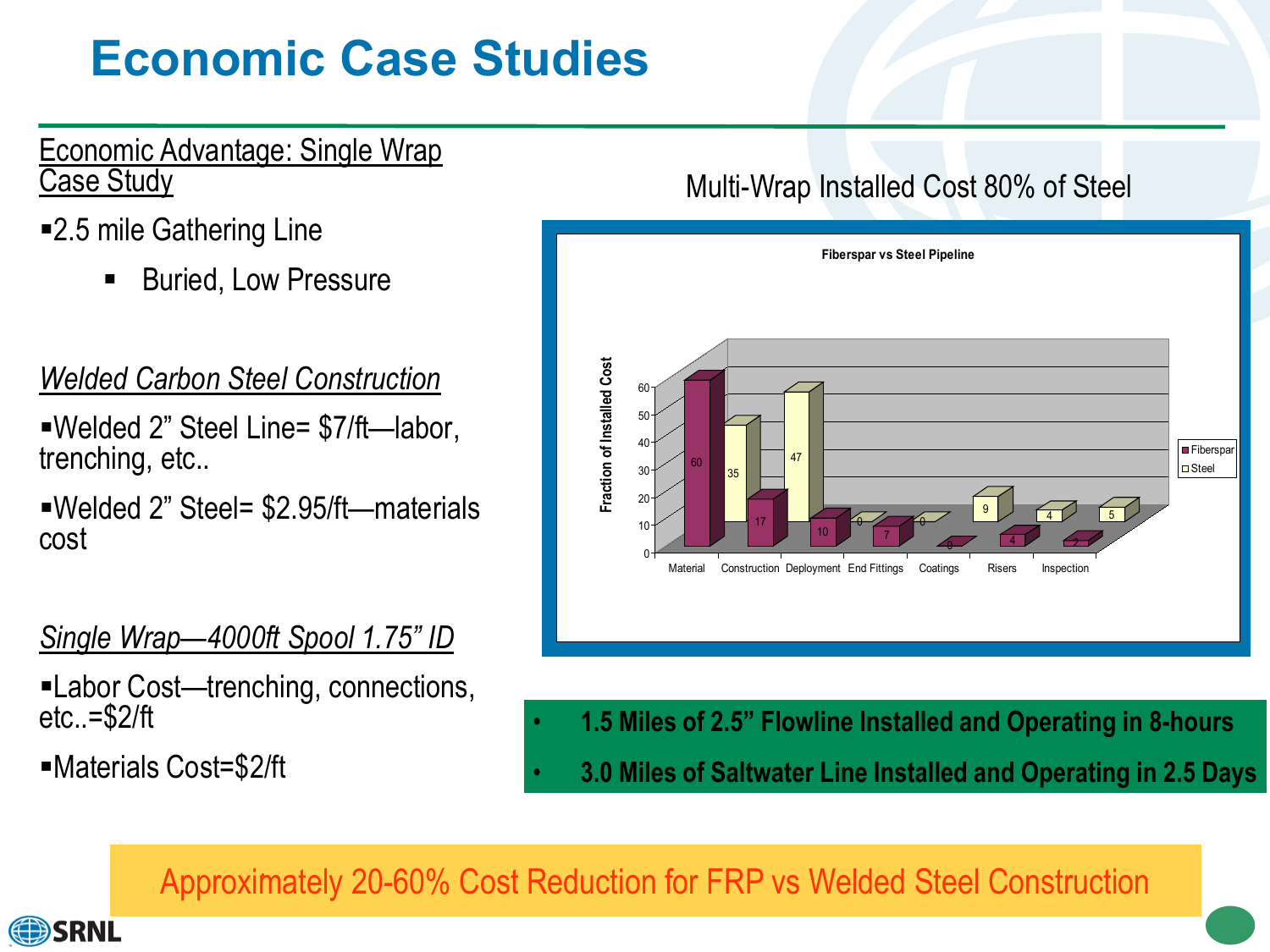SRNL in collaboration with ASME has developed an FRP Life Management Plan

Detail investigation is needed in the following areas:

- System Design and Applicable Codes and Standards
- Service Degradation of FRP
- Flaw Tolerance and Flaw Detection
- Integrity Management Plan
- Leak Detection and Operational Controls Evaluation
- Repair Evaluation

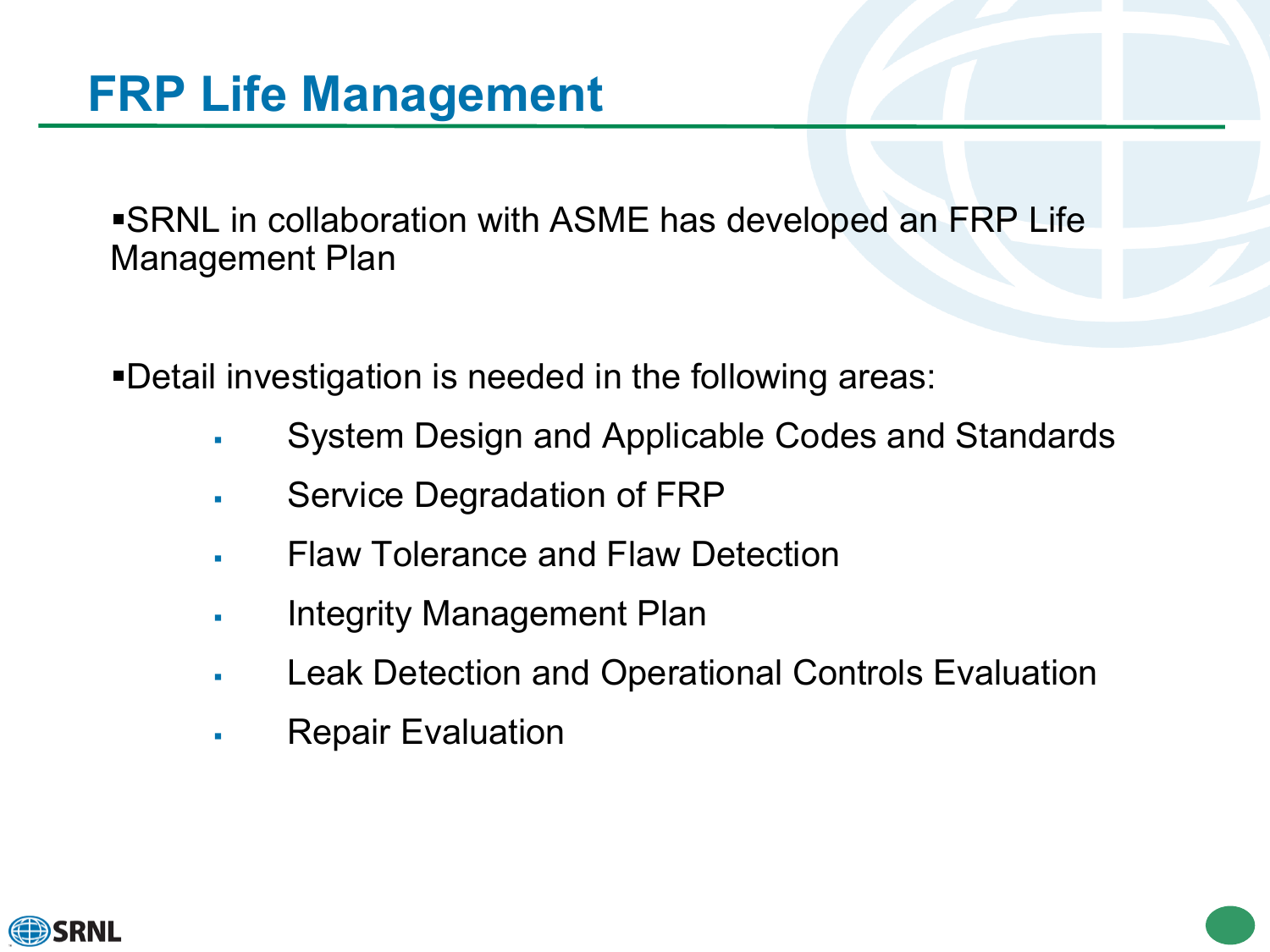# **Design Margin for FRP**

- Stress ratios are being set in newer standards to address reliability in regards to stress rupture as compared with the Hydrostatic Design Basis used in ASTM D2992.
- The date provided by Robinson, Aerospace Corporation has shown that a margin of 3.5 on the burst pressure (.28 Stress Ratio) will provide a creep rupture life of 25 years.
- Burst data for FRP Design to ASTM D2292 indicated that the margin on burst of 4.0 indicating that there is additional margin to address factors like third party damage, environment and additional service.





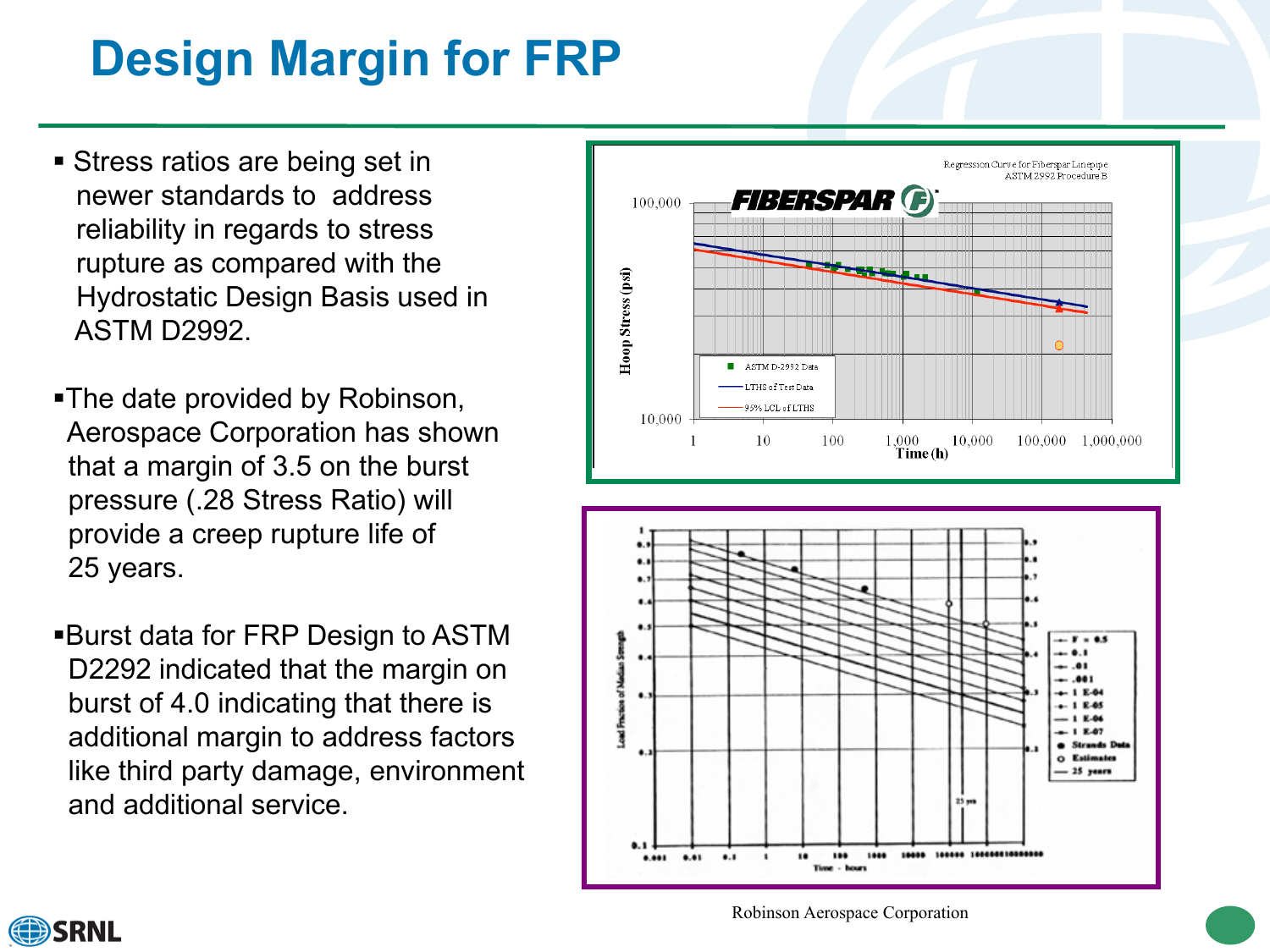# **Experimental Testing**

- **Flaw Tolerance Testing** 
	- ■40% Through Wall
	- $-1-2$ " length
	- 0.125-0.25 " width

### Environmental Exposure Flaw Testing

- ■40% Through Wall
- ■1" length
- 0.125" width
- ■Exposure to pH 2.4 and 11.6@ 120 hrs
- Sustained Pressure Dimensional Stability
	- ■1500psig ( max rated pipe pressure)
- Joint Leakage
	- Bending Moment
	- Cyclic Load

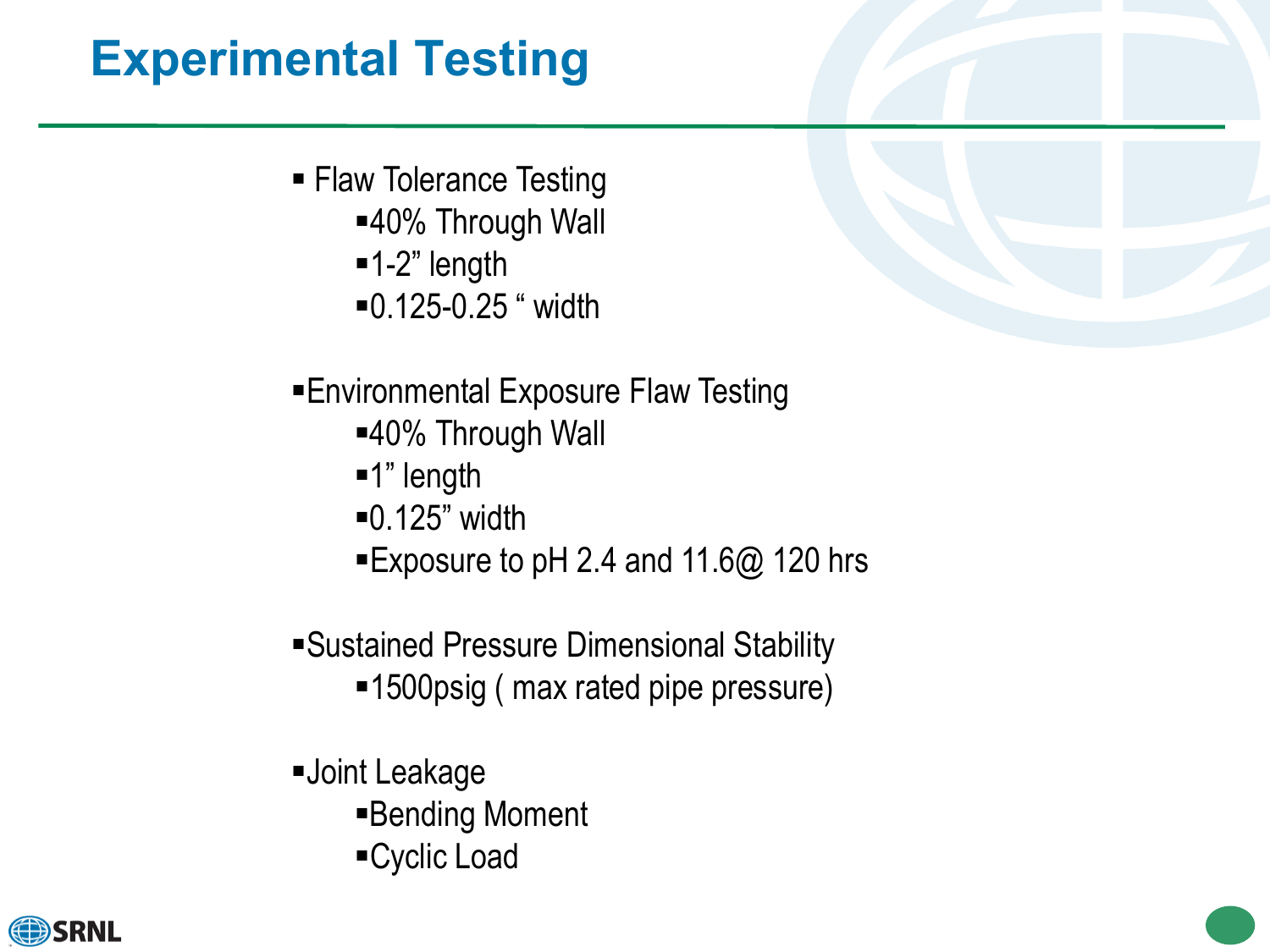### **Fiber Reinforced Composite Pipeline**

Evaluation of Third Party Damage Multi - Layer Reinforcement



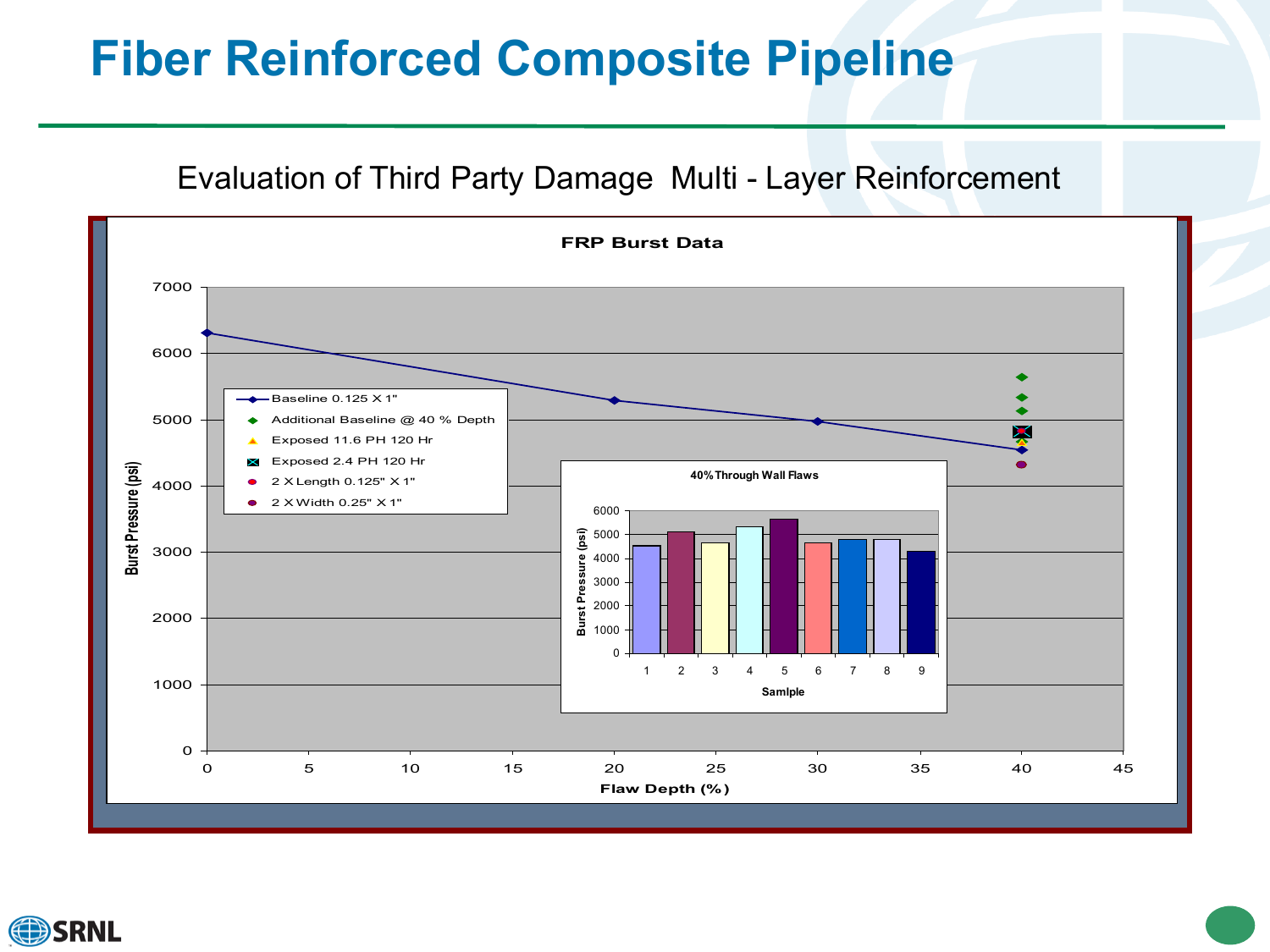# **Fiber Reinforced Composite Pipeline**

### Evaluation of Third Party Damage

Multi - Layer Reinforcement



- Reduction in Burst Pressure from unflawed condition to 40% through wall flaw of 28 % for short term burst and multiply layer reinforcement
- With the 40 % through wall flaw there is still a margin of approximately 3 above the rated pressure



#### Failure mode changes from global to local and then move back towards global as flaw depth increases

2 X Width 1"x 0.25 40% Depth



2 X Length 2"x 0.125 40% Depth

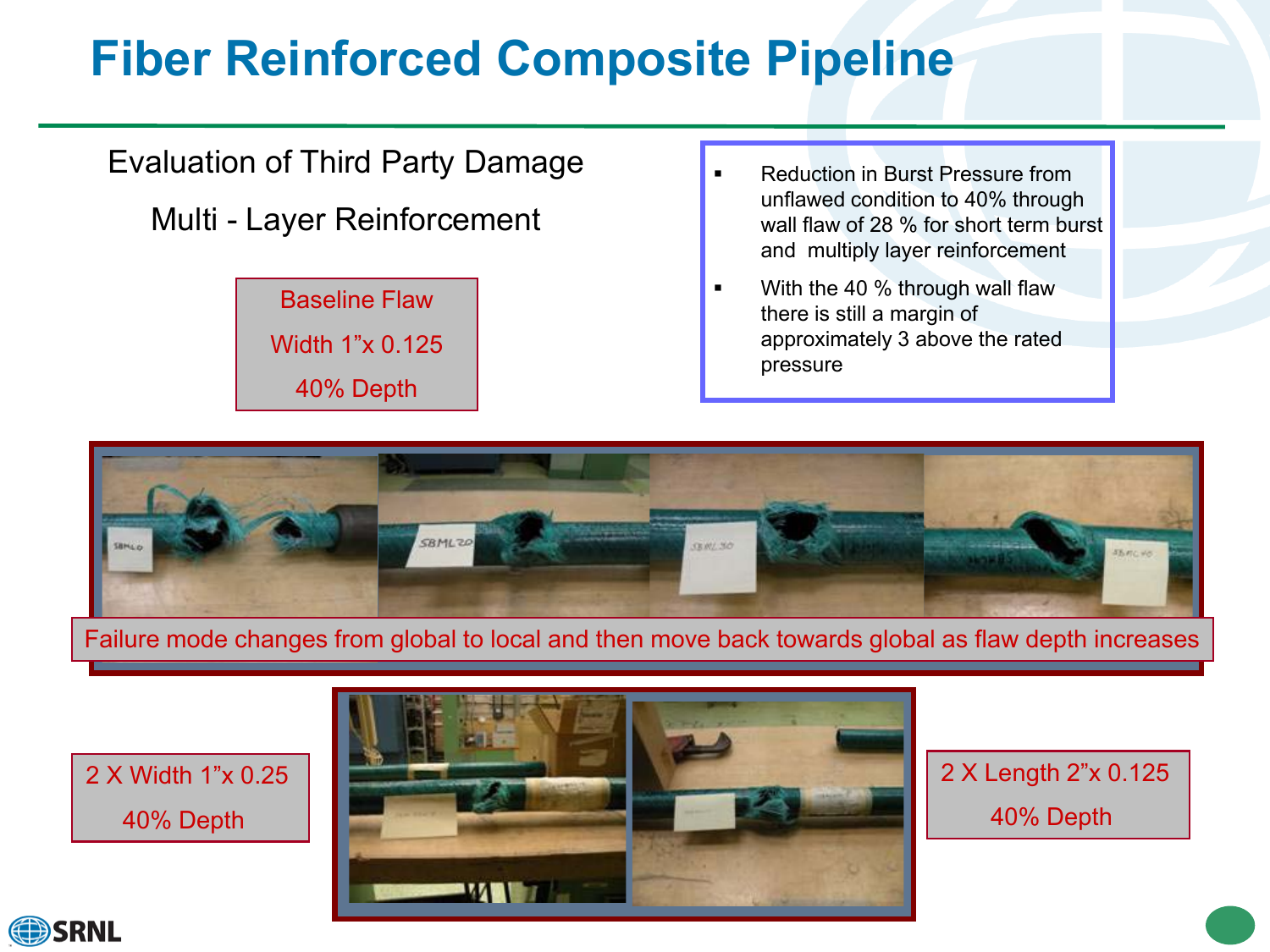# **Fiber Reinforced Composite Pipeline**

#### Evaluation of Third Party Damage Multi - Layer Reinforcement





Baseline Flaw 1"x 0.125 40% Depth

No Evidence of Bulging **Under** Sustained **Pressure** 

Additional Baseline Flaw 1"x 0.125 40% Depth SBML40 07:01-2010 07.01.2010  $BMu40-$ 07.08.2010 07.08.2010 **Pipe Diameter Measurement**  2.55<br>2.50 2.45 2.50 **Diameter (in)** 2.35 2.40 2.25 2.30 2.20 0 24 48 72 96 120 144

**Hours**

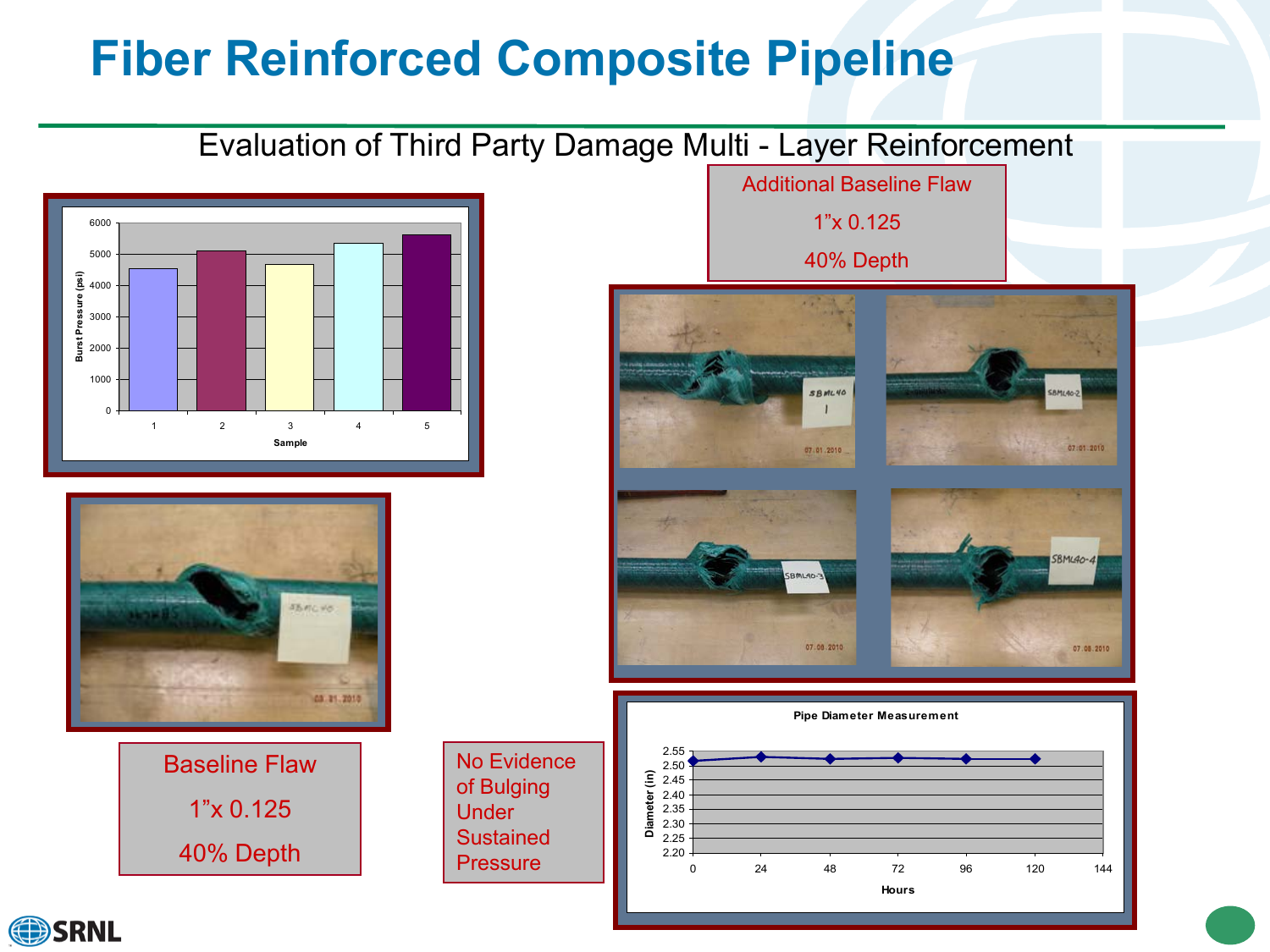# **Chemical Exposure Tensile Strength Results**

- **The API 15HR Specification for High Pressure** Fiberglass Line Pipe indicates the need to address an environmental service factor. But does not provide a methodology.
- A performance test as applied in pressure vessel standards may be a better option



1"x 0.25 40% Depth PH 11.6 120 Hr





1"x 0.25 40% Depth PH 2.4 120 Hr



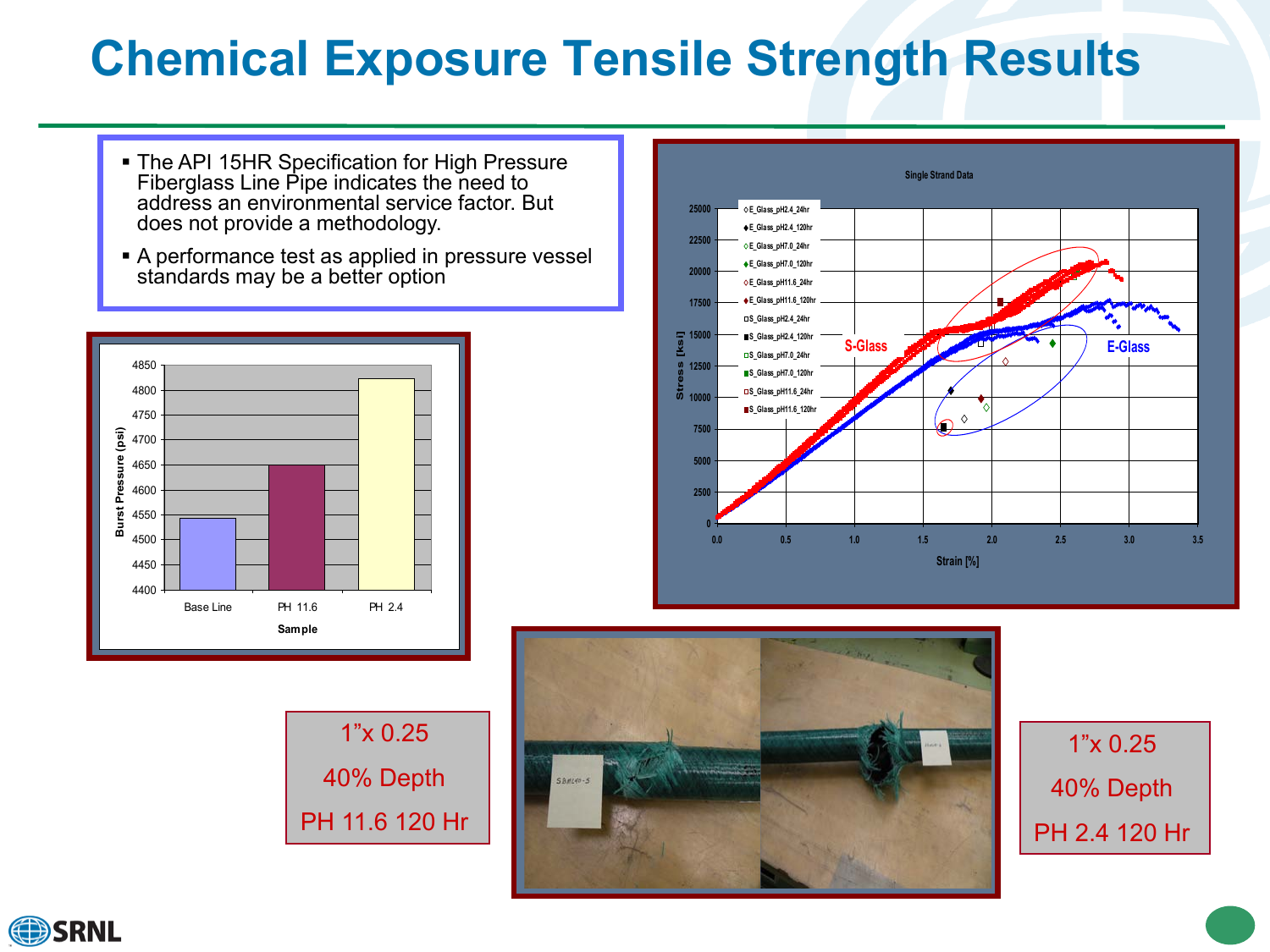### **Fiber Reinforced Composite Pipeline Leak Testing**





• **NASA Report NSS- 1740.16 Pressure boundary rupture only make up 14 percent of the hydrogen accidents. Accidents due to leakage and improper handling of hydrogen make up a greater percentage of the accident.** 

| <b>Sample</b> | <b>Leak Rate</b><br>STD CC H <sub>2</sub> /Sec |
|---------------|------------------------------------------------|
| Fiber 1       | 4.08X10-5                                      |
| Poly 1        | $5.5X10^{-2}$                                  |

**Performed Hydrogen Leak Testing Measurements Using H<sub>2</sub> @ 1000 psi Sensitivity of 10-9 cc/sec**

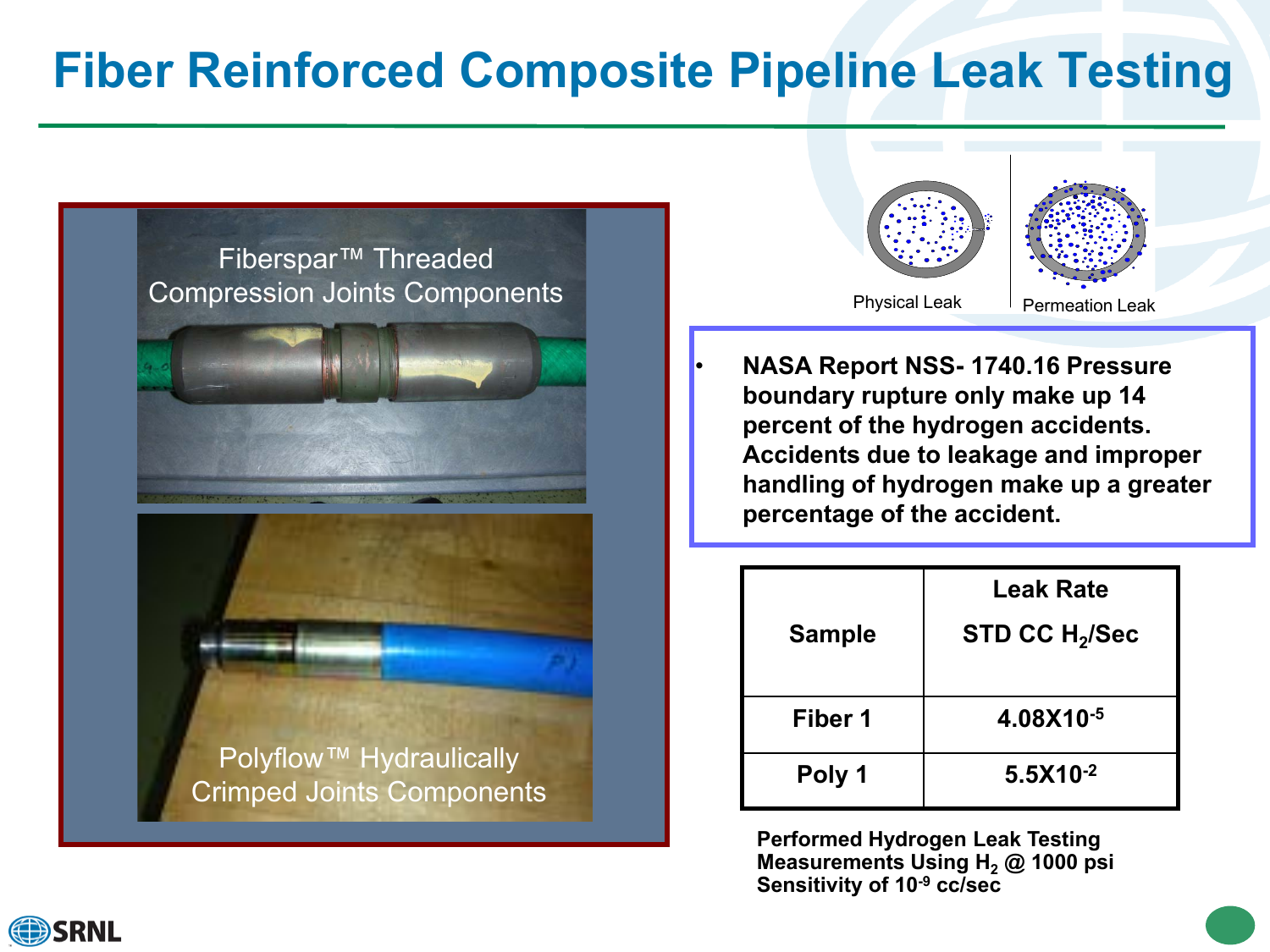# **Fiber Reinforced Composite Pipeline Leak Testing**



- **DOT Gap Analysis Report Identifies 4 Major Needs for Composite FRP Piping**
	- Lack of Design Specifications
	- *Qualified Joints/Joining*
	- **Permeation**
	- Robustness to External Damage
- **Performed Hydrogen Leak Testing Measurements Using H<sub>2</sub> @ 1000 psi Sensitivity of 10-5-10-6 cc/sec**

| <b>Sample</b> | <b>Leak Rate</b>           |  |
|---------------|----------------------------|--|
|               | STD CC H <sub>2</sub> /Sec |  |
| Fiber 1       | $9.8x10^{-5}$              |  |
| Poly 1        | $9.5x10^{-3}$              |  |
| Poly $1+$     | $5.0x10^{-2}$              |  |

**Standard Code Leak Testing Evaluates Leaks Rates on the Order of 10-2-10-4cc/sec of the fluid**

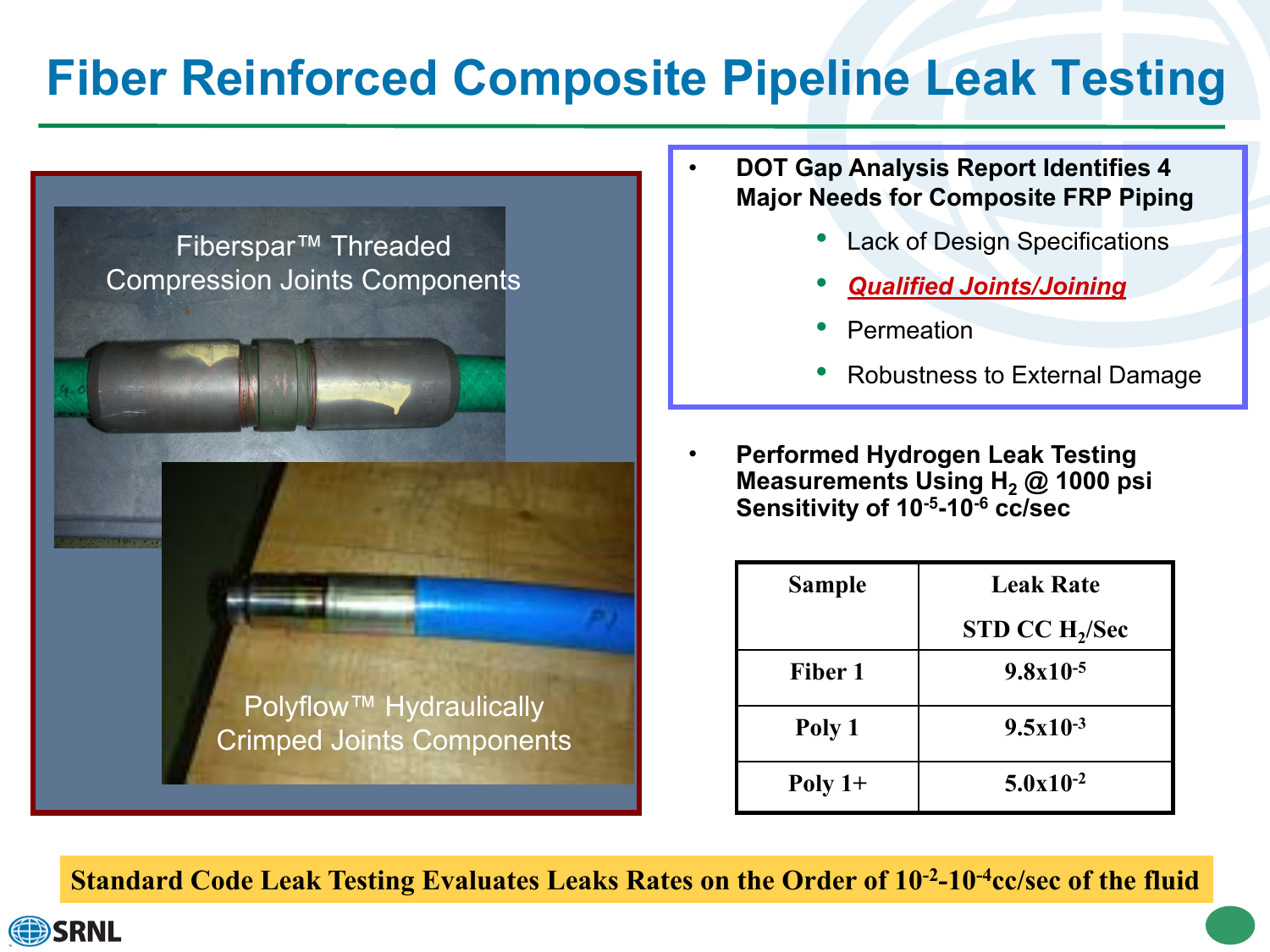# **Fiber Reinforced Composite Pipeline Test Under Applied Bending Load**



#### • **DOT Gap Analysis Report Identifies 4 Major Needs for Composite FRP Piping**

- Lack of Design Specifications
- *Qualified Joints/Joining*
- **Permeation**
- Robustness to External Damage
- **Performed Hydrogen Leak Testing Measurements Using H<sub>2</sub> @ 1000 Psi Sensitivity of 10-5-10-6 cc/sec**
- **Loaded in 3 Point Bending--2 Inch Displacement**

|                         | <b>Leak Rate</b>           |
|-------------------------|----------------------------|
| <b>Sample</b>           | STD CC H <sub>2</sub> /Sec |
| Fiber 1                 | $1.4x10^{-4}$              |
| Poly 1<br><b>Cycled</b> | $8.9x10^{-4}$              |
| Poly $1+$               | $8.1x10^{-4}$              |

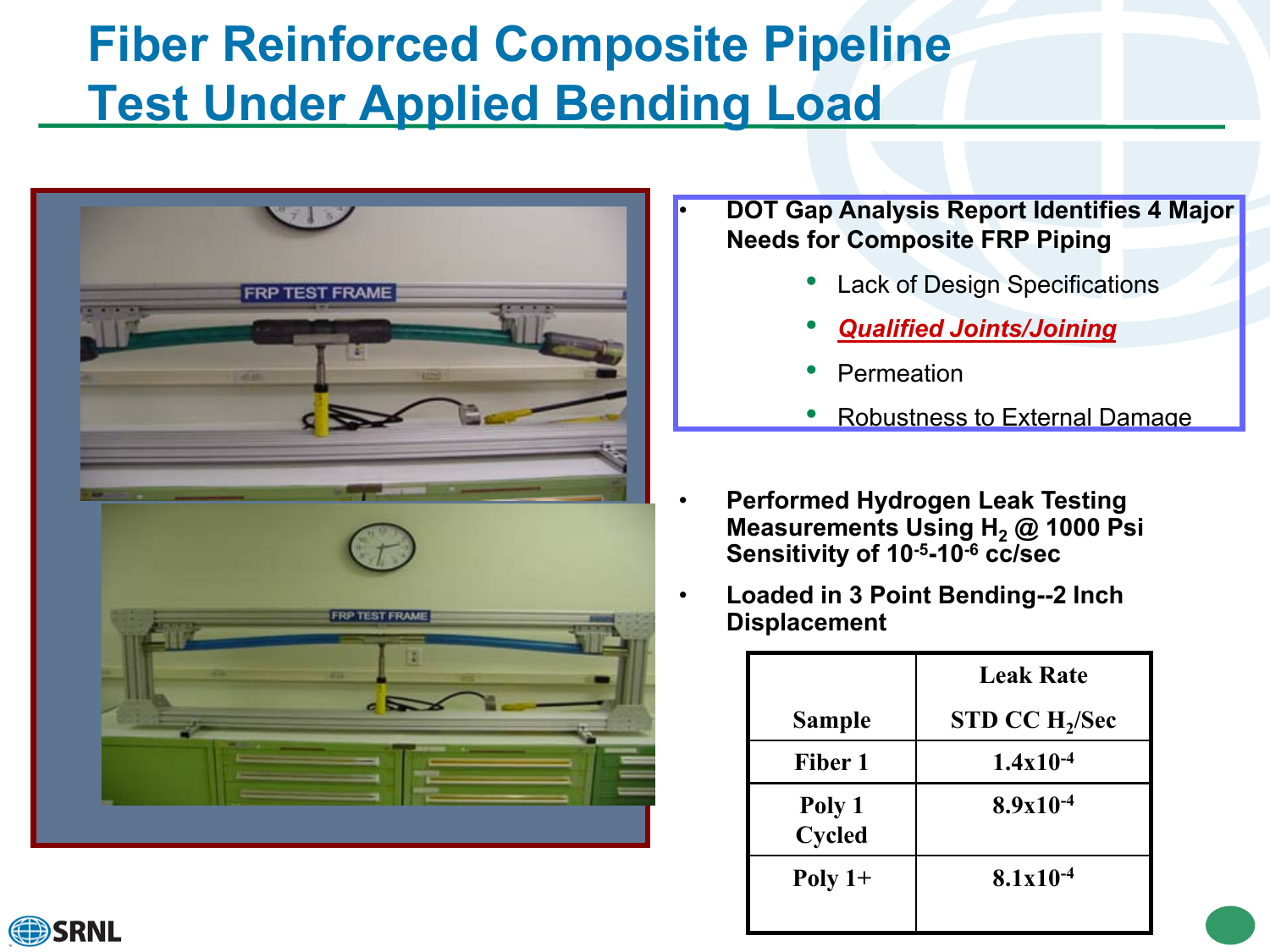# **FRP Hydrogen Pipeline Demonstration Facility**

#### **Schematic of FRP Hydrogen Pipeline Demonstration Facility**



Proposed FRP Hydrogen Demonstration Loop between DOE, State of South Carolina

- Partners DOE, State of South Carolina, Aiken Country SRNL, ORNL, and ASME
- Workshop being planned for the summer 2012 to discuss path forward.

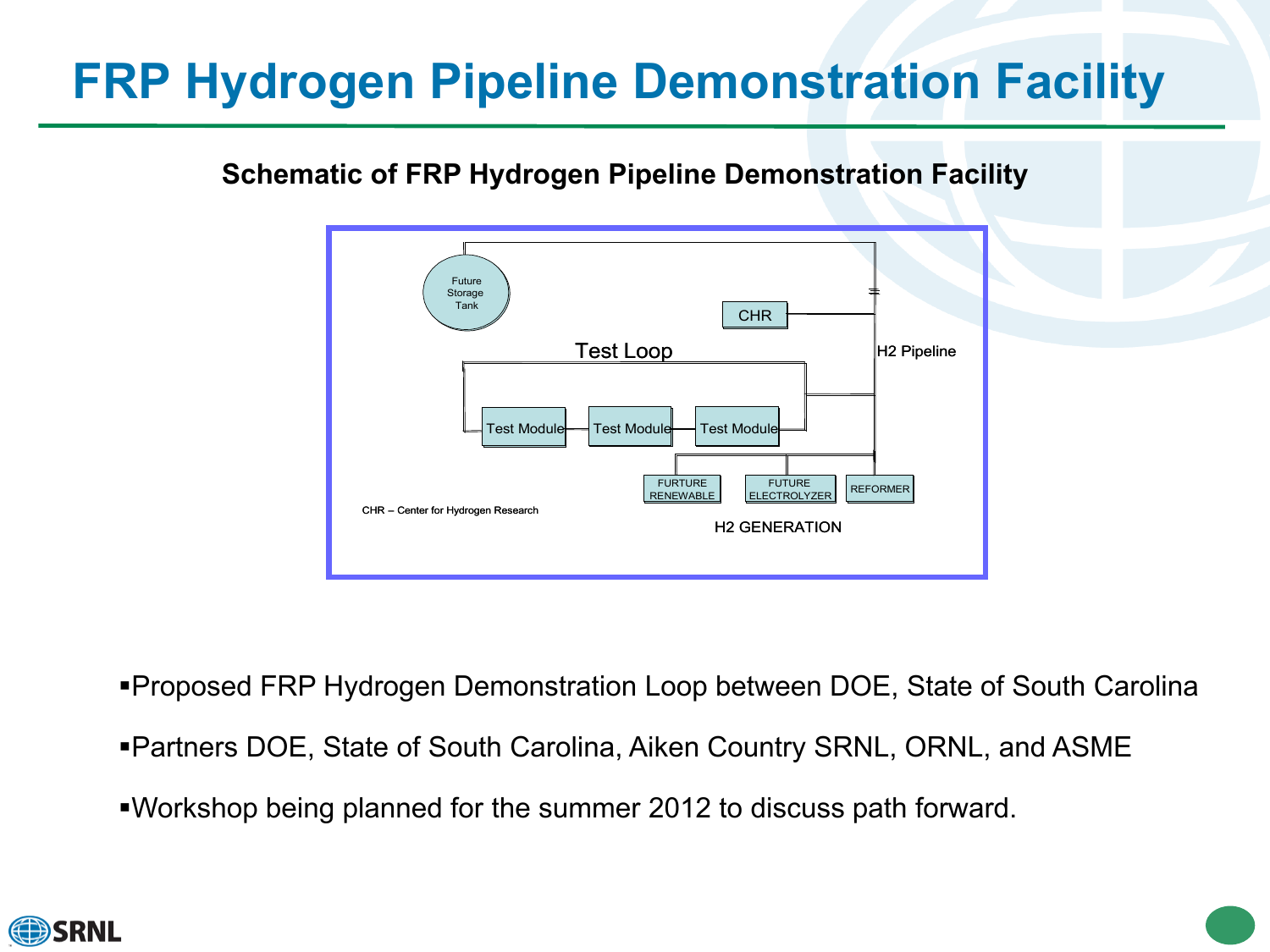### **Summary**

- **FRP is an Attractive Technology with Potential to Reduce Overall Pipeline Installation Cost**
	- **Field Case Studies Indicate 20-60% Reduced Cost Over Steel Pipeline**
- **FRP Pipe Fabricated API 15HR is the most relevant Standard reviewed to date for the fabrication of FRP line pipe for hydrogen service. This standard can be tailored to address the need for hydrogen pipelines**
- **Flaw tolerance tests show that for flaws up 40% through-reinforcement and up to 2 " length and 0.25" width a factor of 3X margin is maintained on rated pressure**
- **Performance testing to evaluate both flaw tolerance and environmental effects has been conducted—integrated test better indicator of performance over previous testing of individual materials test**
- **The current recommendation is to develop a performance based design specification to be included in ASME B31.12**
- **Workshop to Discuss Next Steps Toward ASME Codification to be Held in FY11**